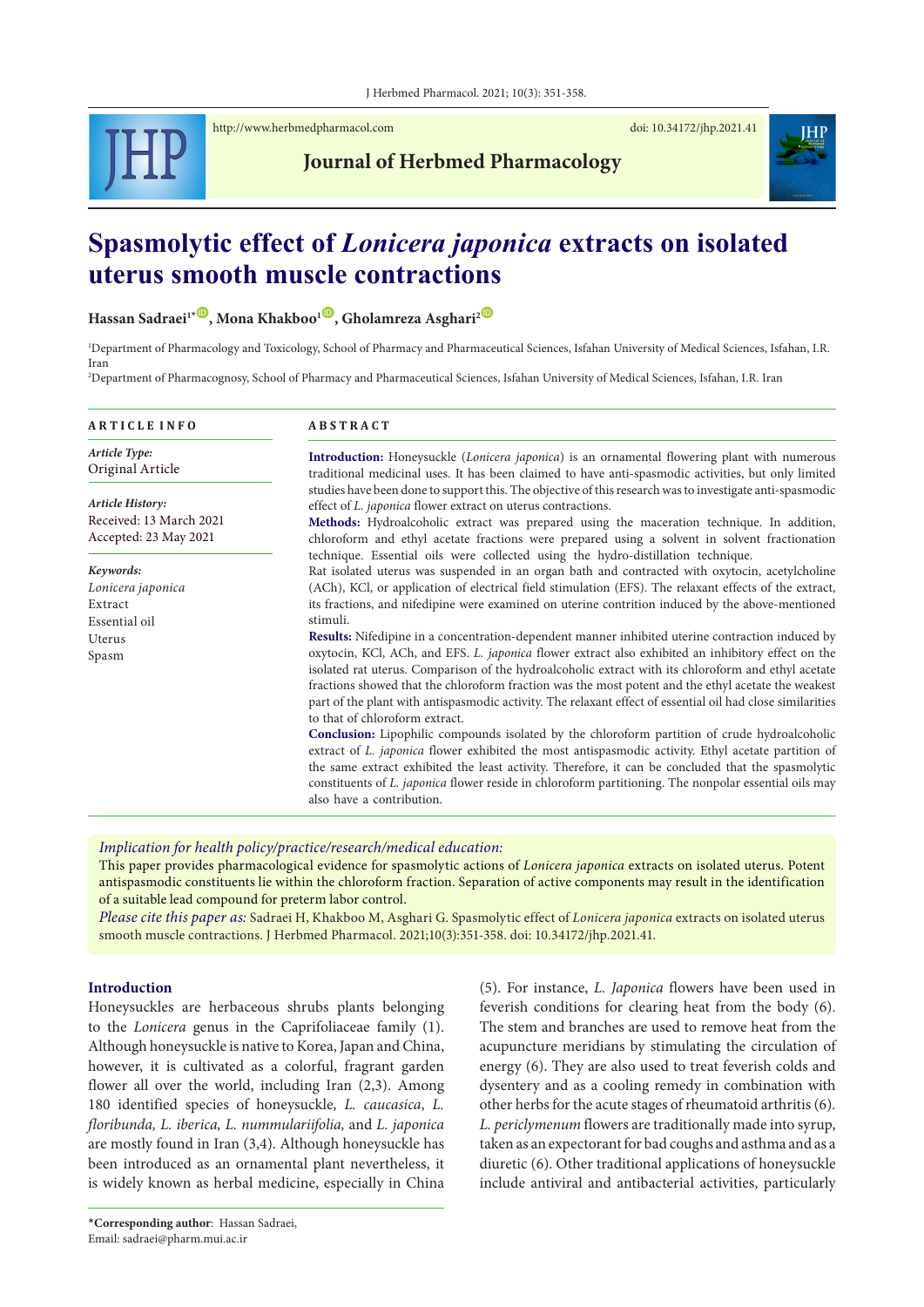in cold and influenza (2). In Chinese traditional medicine, honeysuckle is one of the most important Chinese herbs for clearing heat and poisons from the body (2).

Phytochemical analysis reported the existence of tannins, flavonoids, mucilage, salicylic acid, and sugars in various species (2). Among 140 separated chemical constituents, most components belong to essential oil, organic acids, and polyphenols (2). Several active components have been isolated from this plant, including apigenin, luteolin, quercetin, chrysoeriol, hyperoside, lonicerin, rhoifolin, rutin, and chrysin which are thought to be responsible for pharmacological activities. Linalool, farnesole, cholorogenic acid, isochlorogenic acid, caffeic acid, hexadecanoic acid, and myristic acid are the most abundant organic acids found in the essential oil (2). Other identified constituents include glycosides such as centauroside, swerosid, loganin and saponins such as macranthoside, loniceroside, and dipsacoside (2).

Preclinical biological studies of *L. japonica* extracts have confirmed several pharmacological activities with therapeutical potentials, including antimicrobial activities (5). Aqueous and ethanolic extracts of the plant have been reported to have anti-inflammatory action in various animal models (7,8). Some of the plant constituents have antioxidant activities (9). An aqueous extract containing chlorogenic acid has shown to have protective effect against hepatic toxicity of alcohol in an animal model (10). Other reported pharmacological activities include immunomodulatory properties (11,12), anti-tumor action (13), anti-hyperglycemic, anti-hyperlipidemic (14,15), anti-aggregatory (16), and neuroprotective properties, which may have therapeutic values in Alzheimer and Parkinson's diseases (17,18).

Honeysuckle has traditionally been used for asthma, urinary complaints, and in childbirth. It is believed that it has antispasmodic activities on smooth muscles, which improve gastrointestinal spasmodic pain and inflammation (2,6). Modern experimental investigations confirm antispasmodic activity of *L. japonica* extract on rabbit ileum contractions (19,20). Although many research works have been reported about *L. japonica* species, however, less attention has been paid to its antispasmodic potential. So far there is no report about the effect of *L. japonica* on uterus smooth muscle, while it has been said that *L. japonica* has an effect on childbirth (6). Therefore, the objective of this research was to evaluate the pharmacological actions of *L. japonica* extract on isolated uterus contractions.

## **Methods and Materials**

# Drugs and solutions

Hydroalcoholic, chloroform, ethyl acetate extracts, and essential oil were prepared from honeysuckle flowers as described below. For pharmacological studies, hydroalcoholic, chloroform, ethyl acetate extracts, and

essential oil were prepared as 80 mg/mL stock solution in dimethyl-sulfoxide (DMSO). Nifedipine was made up in DMSO as 1 mg/mL stock solution. Further dilution was made in distilled water. KCl was made up in distilled water as 2M stock solution. Acetylcholine (ACh) was made up in distilled water as 100mM stock solution; further serial dilution was made as appropriate. Oxytocin ampule (Caspian, Iran) was diluted by distilled water as 0.1 IU/mL stock solution. Further dilutions were made in distilled water. Tyrode's physiological solution was prepared in distilled water as follow: NaCl (137mM), KCl (2.7mM),  $CaCl<sub>2</sub>$  (1.8mM), NaHCO<sub>3</sub> (11.9mM), MgCl<sub>2</sub> (1.05mM), NaH<sub>2</sub>PO<sub>4</sub> (0.42mM), and glucose (5.6mM). Nifedipine and ACh were from Sigma, and other compounds were from Merck (China). Estradiol valerate ampoule was from Aburaihan Pharmaceutical Company (Iran).

#### Extracts preparation

Honeysuckle flowers were collected from a garden in the Isfahan University campus in the Spring of 2020 and identified as *L. japonica* by the Botanist Dr Ali Bagheri at Biology Department of Isfahan University (Iran). Flowers were dried in shadow with access to fresh air. Dried flowers were pulverized into a fine powder using an electrical mill (Keep, Korea). The hydroalcoholic extract was obtained using the maceration procedure (21). In this method, the powder was moist with 70% ethanol for two hours before it was soaked into ethanol (1 to 8 ratio) for 3 days. The extract was separated and the process repeated again until eluent color faded away. The collected extract was evaporated using a rotary apparatus (Heidolph, Germany) at 40°C with 90 revolution per minute and the yield of dry extract was calculated.

Further extraction was performed on 50 g hydroalcoholic extract using an equal volume of chloroform and water mixture in 1 L decanter. After 20 minutes vigorous shaking, the solvents were allowed to settle down, and the lower chloroform phase was decanted. Another 500 mL chloroform was added to the vessels and the procedure repeated two more times. The collected chloroform fraction was left under the hood for evaporation of chloroform. The remaining aqueous solution was then mixed with an equal volume of ethyl acetate. Agitation continued as before and the lower ethyl acetate partition was eluted. This process was repeated three times by adding further 500 mL fresh ethyl acetate into the aqueous solution. The collected ethyl acetate fraction was concentrated at 30°C in the rotary. For the preparation of essential oil, 250 g grind honeysuckle flowers were immersed in 2.5 L distilled water in Soxhlet extractor and heated to reflux (22).

#### Pharmacological procedures

Antispasmodic actions of honeysuckle extracts were examined on non-pregnant rat isolated uterus. Wistar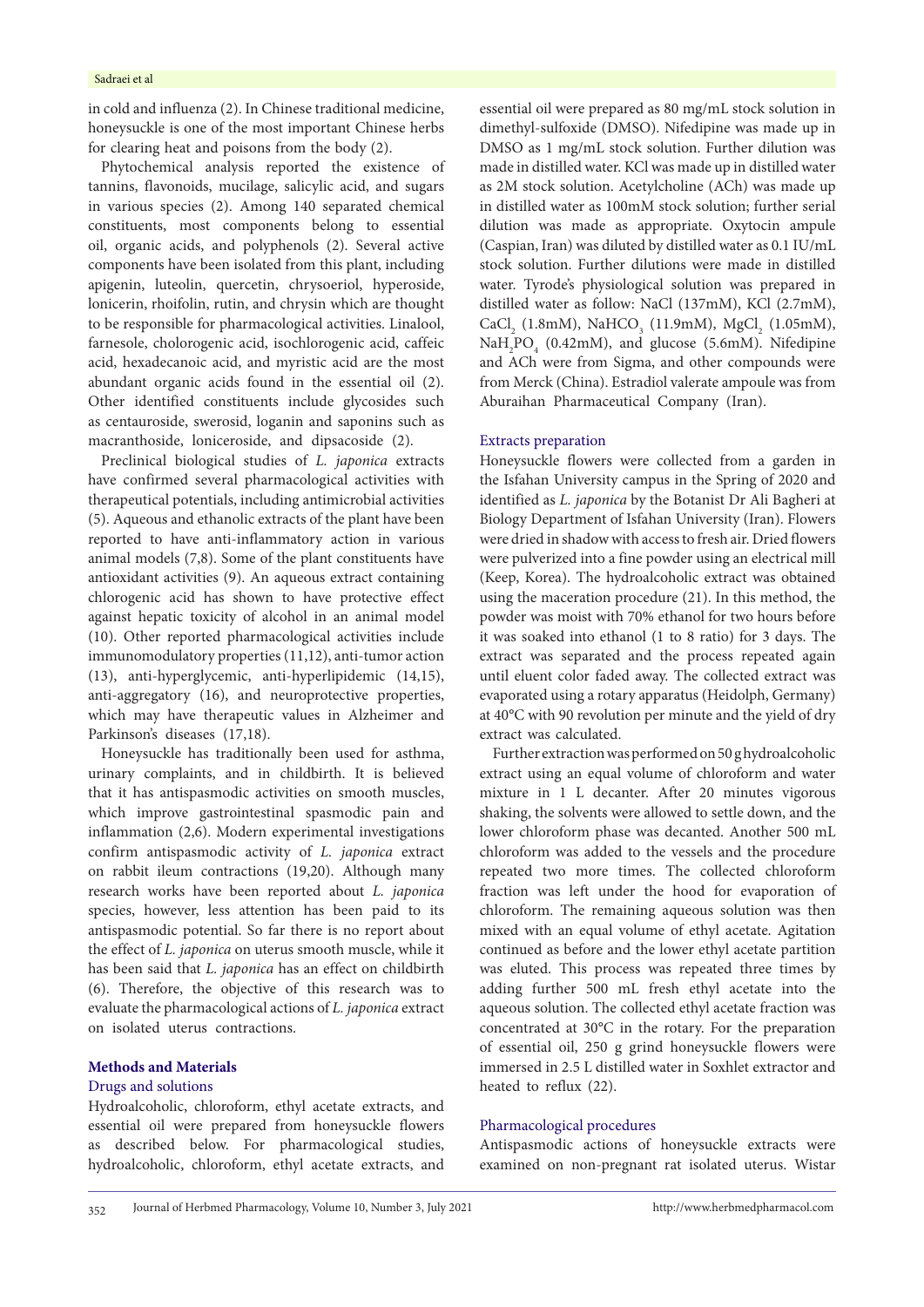female rats (180-220 g), purchased from the School of Pharmacy and Pharmaceutical Sciences animal house, were treated with a single intraperitoneal (IP) injection of estradiol (100 µg/kg). This rat remained in a separate cage in the animal house with full access to food and water. The next day the rat was killed by carbon dioxide asphyxiation, and the abdominal cavity was wide opened. Uterine horns were identified, carefully dissected out, and placed in oxygenated Tyrode's solution at room temperature. The tissue was trimmed off the adhering adipose tissues and cut into two sections. Both tip edges of the tissue were ligated with two separate cotton threads. One end of the tissue was secured into a hook and placed in an organ bath filled with Tyrode's solution at 37C and continuously gassed with oxygen. The other thread tail was attached to Harvard isotonic transducer lever under 1 g tension. The transducer was attached to the Harvard Universal Oscillograph pen recorder apparatus for recording tissue contractions.

Initially the tissue was washed with Tyrode's solution and allowed to relax for at least 20 minutes. Tissues suspended in the organ bath were contracted by either addition of spasmogens or neuronal electrical stimulation. Spasmogens were directly added into the organ bath to give rise to a final bath concentration of 0.001 IU/mL for oxytocin, 1 µM for ACh, and 80 mM for KCl. For neuronal stimulation of tissue, electrical field stimulation (EFS) manner was adapted. A designed stimulator applied direct square pulses via a pair of platinum wires placed alongside of the tissue using 6 V output, 50 Hz frequency and 1 second stimulation duration. EFS was applied at 10 minutes intervals until reproducible responses were recorded. The first concentration of the extract was added and EFS response was evaluated 10 minutes later. This procedure was repeated with two folds increment in the extract concentration for the construction of the concentration-response curve using the non-cumulative approach. The effects of the extract on oxytocin and ACh responses were also examined in a non-cumulative manner. Oxytocin and ACh were 5 minutes and 30 seconds in contract with the tissue, respectively. Tissue washing was performed with emptying the bath and refilling with fresh Tyrode's solution. In the case of KCl, a cumulative approach was used. In this case, after the establishment of KCl contraction, the successive concentrations of the extract were added into the organ bath without washing at 10 minutes intervals. The effects of the standard drug (nifedipine) and the extract vehicle (DMSO) were examined in a similar manner.

# Data analysis

Effect of honeysuckle extracts were examined on six different tissues after establishing effective concentration ranges. The recorded uterus contraction was analyzed by measuring contraction amplitude from the settled baseline and expressed as a percentage of contraction recorded prior to addition of the extracts. Data were presented as mean ± standard error of mean (SEM) and plotted as semilogarithmic concentration-response curve. When appropriate, inhibitory concentration causing 50% of the maximum response  $(IC_{50})$  was calculated. For statistical analysis, one-way analysis of variance (ANOVA) was used for intragroup comparison, and Student's *t* test was used for comparing intergroup differences. *P* value less than 0.05 was considered statistically significant. SigmaPlot computer program (version 11) was used for statistical analysis and plotting the graphs.

#### **Results**

The yield of hydroalcoholic extract was calculated as 40% of the dried flower (W/W). The yield of chloroform and ethyl acetate fractions were 2% and 3.4%, respectively. The yield of the essential oil was 0.09%.

Rat uterus primed with estradiol produced irregular spontaneous rhythmic contractions when suspended in the organ bath under 1 g tension. The addition of oxytocin (0.001 IU/mL) augmented uterus rhythmic contractions. Following washing the tissue, the uterine contraction was diminished to the original baseline. Nifedipine in a concentration-dependent manner inhibited oxytocin induced response ([Figure](#page-2-0) 1). The addition of KCl (80mM) into the bath, on the other hand, produced a sustained contraction of the uterus, which was maintained during the course of the experiment. Nifedipine concentrationdependently reduced KCl tonic response [\(Figure](#page-2-0) 1). The

<span id="page-2-0"></span>

**Figure 1**. The relaxant effect of nifedipine on contractions induced by KCl and oxytocin on isolated rat uterus. The experiment was conducted with parallel time-matched control tissue receiving an equal volume of vehicle (DMSO). Uterus contractions are expressed as a percentage of initial tissue response prior to the addition of nifedipine. The results are presented as mean ± SEM for each group of data (n=6) and compared for statistical difference with their corresponding point in the time-matched vehicle-treated group (Student's t-test, \**P*<0.05, \*\*\**P*<0.001). There was no statistically significant change in the vehicle-treated control groups over the course of studies (ANOVA).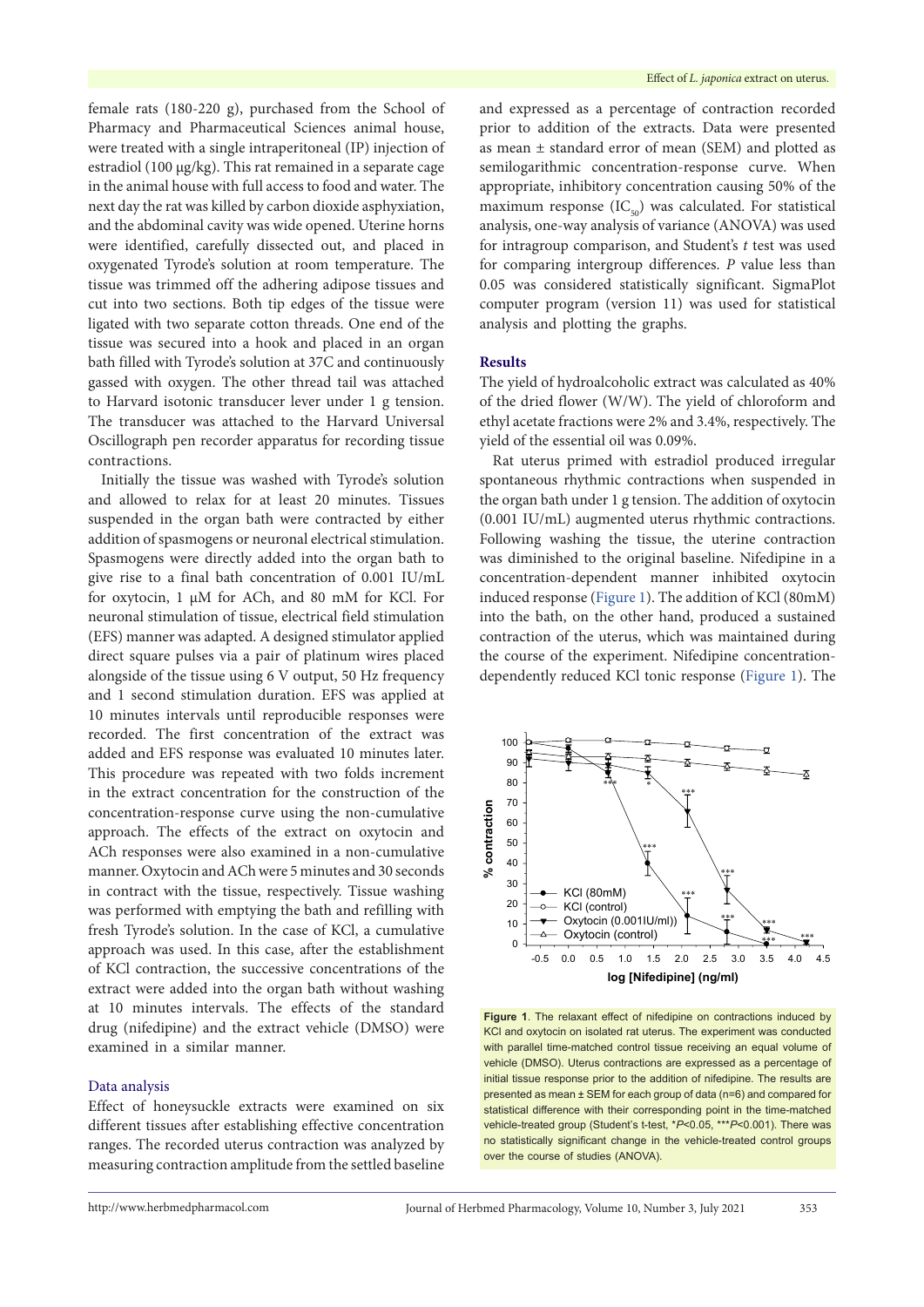addition of ACh  $(1\mu M)$  into the tissue bath caused a sharp spike contraction within the contract time and then returned to the baseline after the washing. This phasic ACh response was suppressed by nifedipine [\(Figure](#page-3-0) 2). The application of single pulse of EFS induced a rapid contraction which returned to the base baseline without washing the tissue. Similar to ACh, the EFS contractile response of the isolated rat uterus was diminished in the presence of nifedipine ([Figure](#page-3-0) 2).

The addition of hydroalcoholic extract of *L. japonica* neither induced spasmogenic activity on rat isolated tissue suspended in the tissue bath nor potentiated uterine contractile responses to oxytocin, ACh, KCl, or EFS. On the contrary, *L. japonica* hydroalcoholic extract had an explicit inhibitory effect on isolated uterus contractions. The relaxant effect on oxytocin response was observed with 200  $\mu$ g/mL concentration and reduced to about 50% with 3.2 mg/mL extract in the bath [\(Figure](#page-3-1) 3). Chloroform fraction separated from the hydroalcoholic extract of *L. japonica* had profound inhibitory effect on uterus smooth muscle. The inhibitory effect was started with 50 µg/mL chloroform extract in the bath and complete inhibition was achieved with 1.6 mg/mL bath concentration ([Figure](#page-3-1) [3](#page-3-1)). Ethyl acetate fraction, differentiated from remaining aqueous extract, only exhibited a tiny inhibitory response at its highest used concentration compared to the DMSO treated control groups ([Figure](#page-3-1) 3). Further increase in concentration was unattainable because DMSO inhibitory action became prominent.

Chloroform fraction of *L. japonica* extract, in a concentration-dependent manner, inhibited phasic contractile responses to ACh (1µM). Significant reduction

<span id="page-3-0"></span>

**Figure 2**. The relaxant effect of nifedipine on contractions induced by acetylcholine (ACh) and electrical field stimulation (EFS) on isolated rat uterus. The experiment was conducted with parallel time-matched control tissue receiving equal volume of vehicle (DMSO). Uterus contractions are expressed as a percentage of initial tissue response prior to the addition of nifedipine. The results are presented as mean±SEM for each group of data (n=6) and compared for statistical difference with their corresponding point in the time-matched vehicle-treated group (Student's t-test, \**P*<0.05, \*\*\**P*<0.001). There was no statistically significant change in the vehicle-treated control groups over the course of studies (ANOVA).

in ACh response was seen with 200µM bath concentration, and with 1.6 mg/mL bath concentration, the total relaxation was accomplished ([Figure](#page-3-2) 4). Hydroalcoholic extract of *L. japonica* had less potent inhibitory effect on rat uterus and with bath concentration of 3.2 mg/mL still, 36% of the initial response to ACh remained ([Figure](#page-3-2) [4\)](#page-3-2). There were no significant differences between ethyl

<span id="page-3-1"></span>

**Figure 3**. The relaxant effect of hydroalcoholic extract and its chloroform and ethyl acetate fractions of *L. japonica* on contractions induced by oxytocin on isolated rat uterus. Experiments were conducted with parallel time-matched control tissue receiving equal volume of vehicle (DMSO). Uterus contractions are expressed as a percentage of initial uterine response prior to the addition of the extracts. The results are presented as mean ± SEM for each group of data (n=6) and compared for statistical difference with their corresponding point in the time-matched vehicletreated group (Student's t-test, \**P*<0.05, \*\*\**P*<0.001). There was no statistically significant change in the vehicle-treated control groups over the course of studies (ANOVA).

<span id="page-3-2"></span>

**Figure 4**. The relaxant effect of hydroalcoholic extract and its chloroform and ethyl acetate fractions of *L. japonica* on contractions induced by acetylcholine (ACh) on isolated rat uterus. Experiments were conducted with parallel time-matched control tissue receiving an equal volume of vehicle (DMSO). Uterus contractions expressed as a percentage of initial uterine response prior to the addition of the extracts. The results are presented as mean±SEM for each group of data (n=6) and compared for statistical difference with their corresponding point in the time-matched vehicle-treated group (Student's t-test, \**P*<0.05, \*\*\**P*<0.001). There was no statistically significant change in the vehicle-treated control groups over the course of studies (ANOVA).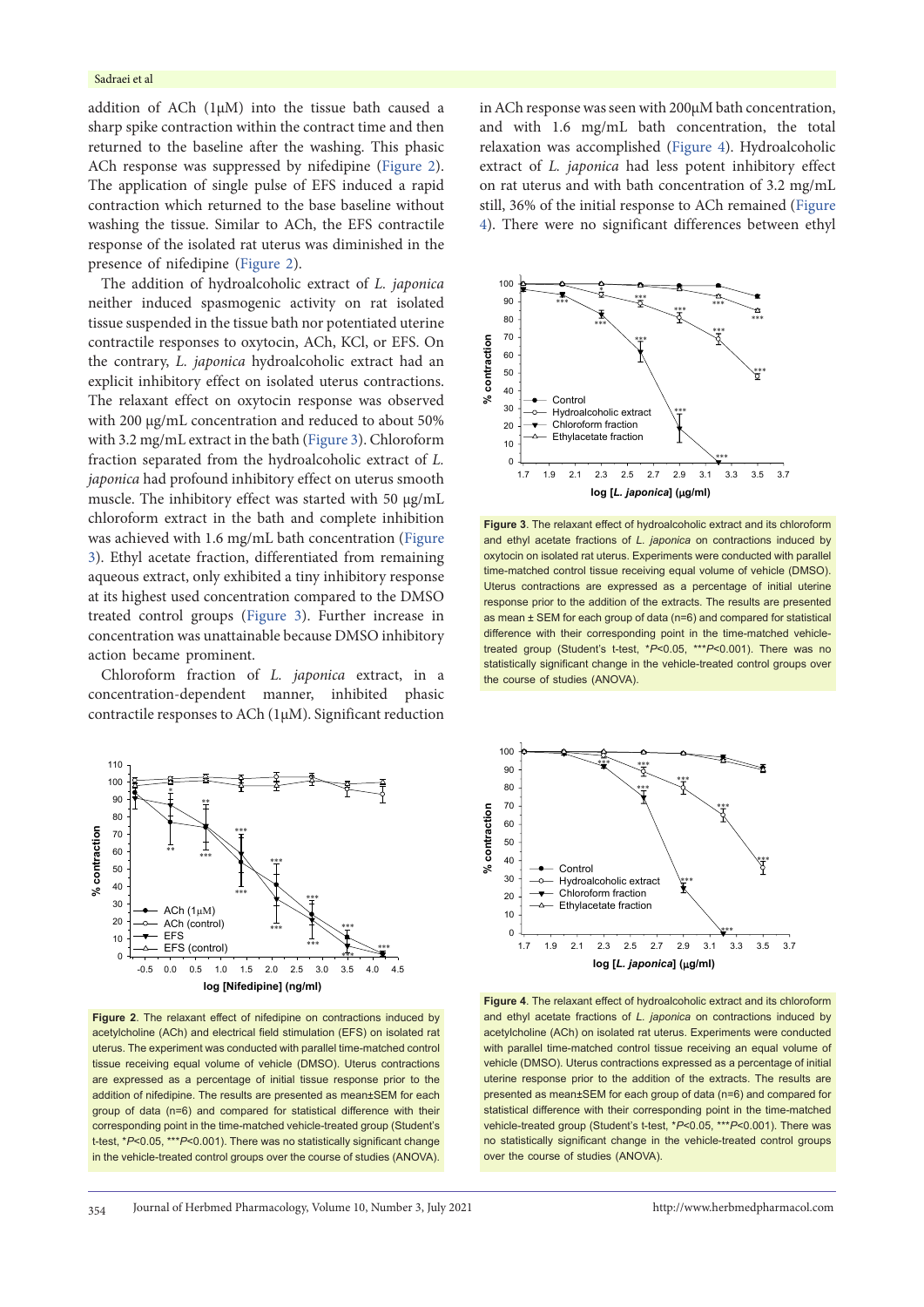acetate extract and DMSO treated control group on ACh induce contraction ([Figure](#page-3-2) 4). Further increase in the extract concentration proved to be infeasible because DMSO action became dominant.

Chloroform fraction of *L. japonica* extract had a profound inhibitory action on uterus smooth muscle response to EFS. Significant attenuation of EFS response was obtained with 50 µg/mL chloroform extract in the bath and total relaxation was seen with 800 µg/mL bath concentration ([Figure](#page-4-0) 5). Hydroalcoholic extract of *L. japonica* also inhibited EFS response but with higher bath concentration. With the highest used concentration (3.2 mg/mL), EFS response was reduced by just 66% ([Figure](#page-4-0) [5](#page-4-0)), although part of hydroalcoholic extract action could be due to inhibitory effect of DMSO (see [Figure](#page-4-0) 5). There was no significant effect between ethyl acetate and DMSO treated group response to EFS [\(Figure](#page-4-0) 5).

Hydroalcoholic extract of *L. japonica* concentrationdependently inhibited tonic contractile response induced by KCl (80mM). Chloroform fraction of the extract had a similar action, however, at a much lower concentration [\(Figure](#page-4-1) 6). With a bath concentration of 1.6 mg/mL, the chloroform extract abolished the KCl tonic response while hydroalcoholic extract attenuated the response just by 37% at a similar concentration [\(Figure](#page-4-1) 6). There was no significant difference between the ethyl acetate fraction and DMSO treated tissues [\(Figure](#page-4-1) 6).

Essential oil of *L. japonica* concentration-dependently attenuated both tonic and phasic contractions of rat uterus

<span id="page-4-0"></span>

**Figure 5**. The relaxant effect of hydroalcoholic extract and its chloroform and ethyl acetate fractions of *L. japonica* on contractions induced by electrical filed stimulation (EFS) on isolated rat uterus. Experiments were conducted with parallel time-matched control tissue receiving an equal volume of vehicle (DMSO). Uterus contractions are expressed as a percentage of initial uterine response prior to the addition of the extracts. The results are presented as mean±SEM for each group of data (n=6) and compared for statistical difference with their corresponding point in the time-matched vehicle-treated group (Student's t-test, \**P*<0.05, \*\**P*<0.01, \*\*\**P*<0.001). The differences in the mean value among the vehicle-treated control group was greater than those would be by chance over the course of studies (ANOVA, *P*<0.001).

induced by KCl and ACh, respectively ([Figure](#page-4-2) 7). Total abolishment of the contractions was achieved with bath concentrations of 1.6 mg/mL and 3.2 mg/mL for KCl and ACh, respectively. The inhibitory concentration causing 50% of maximum response  $(IC_{\epsilon_0})$  of the essential oil is compared with various extract fractions in [Table](#page-5-0) 1.

<span id="page-4-1"></span>

**Figure 6**. The relaxant effect of hydroalcoholic extract and its chloroform and ethyl acetate fractions of *L. japonica* on contractions induced by KCl (80mM) on isolated rat uterus. Experiments were conducted with parallel time-matched control tissue receiving an equal volume of vehicle (DMSO). Uterus contractions are expressed as the percentage of initial uterine response prior to the addition of the extracts. The results are presented as mean±SEM for each group of data (n=6) and compared for statistical difference with their corresponding point in the time-matched vehicle-treated group (Student's t-test, \**P*<0.05, \*\*\**P*<0.001). The differences in the mean value among the vehicle-treated control group was greater than those would be by chance over the course of studies (ANOVA, *P*<0.001).

<span id="page-4-2"></span>

**Figure 7**. The relaxant effect of essential oil of *L. japonica* on contractions induced by KCl and acetylcholine (ACh) on isolated rat uterus. Experiments were conducted with parallel time-matched control tissue receiving an equal volume of vehicle (DMSO). Uterus contractions are expressed as a percentage of initial uterine response prior to the addition of the extracts. The results are presented as mean±SEM for each group of data (n=6) and compared for statistical difference with their corresponding point in the time-matched vehicle-treated group (Student's t-test, \*\**P*<0.01, \*\*\**P*<0.001). There was no statistically significant change in the vehicle-treated control groups over the course of studies (ANOVA).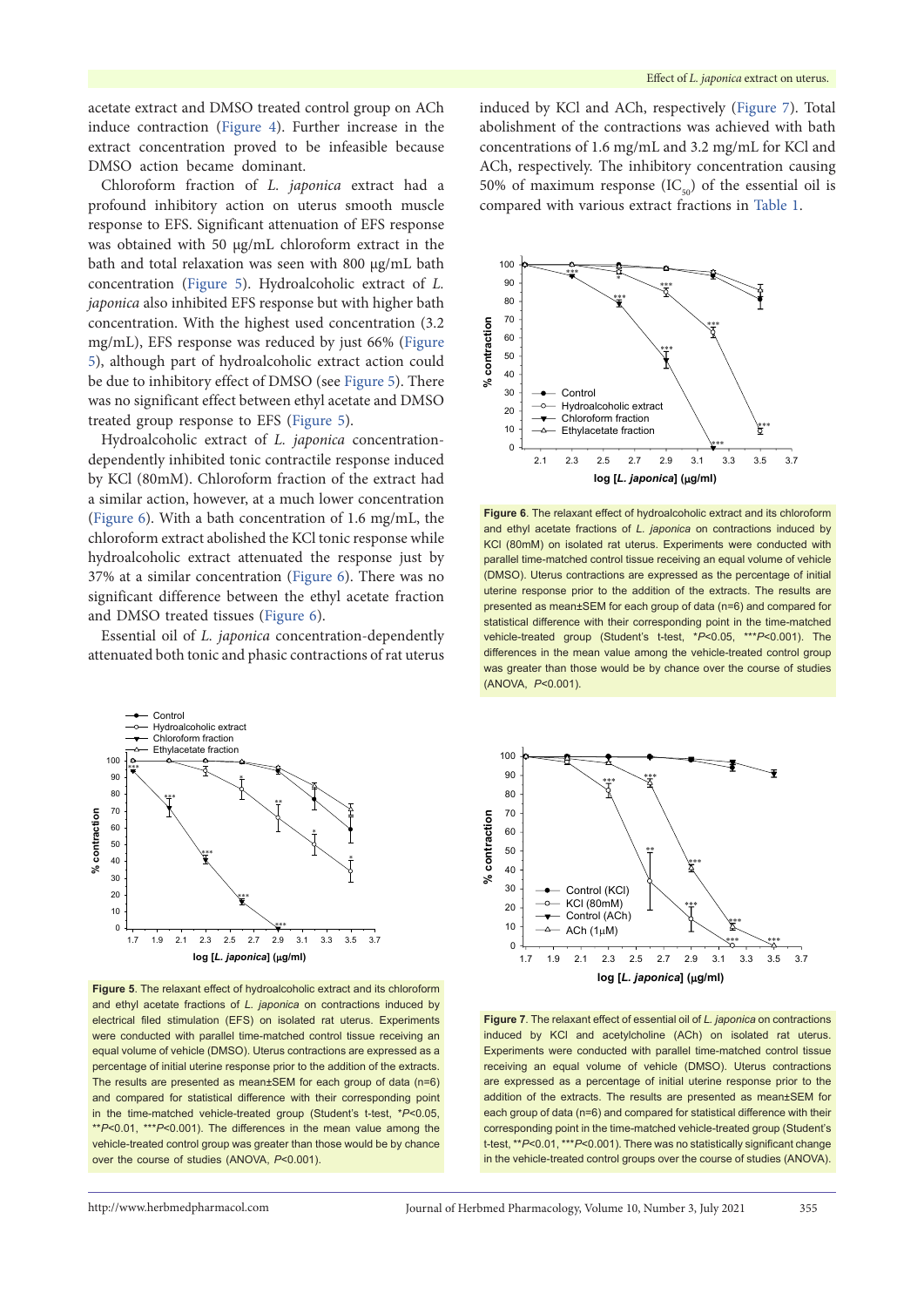<span id="page-5-0"></span>**Table 1**. Inhibitory concentration of L. Japonica fractions causing 50% of maximum response (IC<sub>50</sub>) in rat isolated uterus

| <b>Treatment</b>       | KCI                | Oxytocin             | <b>ACh</b>          | <b>EFS</b>           |
|------------------------|--------------------|----------------------|---------------------|----------------------|
| Nifedipine             | $22 \pm 3.3$ ng/mL | 325±97.7 ng/mL       | 130±54 ng/mL        | 205±143 ng/mL        |
| Hydroalcoholic extract | $1.8 \pm 0$ mg/mL  | $3.1 \pm 0.15$ mg/mL | $2.2 \pm 0.2$ mg/mL | $1.85 \pm 0.4$ mg/mL |
| Chloroform extract     | 766±59 µg/mL       | 500±76 µg/mL         | $551\pm26$ µg/mL    | $163\pm13$ µg/mL     |
| Essential oil          | $391\pm63$ µg/mL   | -                    | 704±23 µg/mL        |                      |

The results are presented as mean ± SEM for each group of data (n=6). KCl (80 mM), oxytocin (0.001 IU/mL), ACh (acetylcholine, 1µM), EFS (electrical filed stimulation, 50 Hz, 1S duration, 6 V output).

## **Discussion**

For many years herbal plants have played a crucial role in the treatment of ailments (23). However, they rarely have been given specific indications and are generally suggested to be useful for several unrelated diseases (23). This could be because herbal plants contain vast diversity of phytochemical compounds with different biological activities. Usually a combination of chromatographic and purification methods are used for isolation, purification, and identification of plant constituents (21). Although phytochemical screening assay is an important tool for identifying general structure, it gives no indication about the intrinsic bioactivity of the isolated compounds. A more rapid and feasible screening approach is the implication of the bioactivity-guided fractionation technique (21). In this way, proper actions can be taken to assure that potential active constituents are not missed.

Extraction and fractionation are regarded as the crucial first step in the analysis of medicinal plants (21). Maceration is a conventional method, involved soaking plant material in a hydroalcoholic solvent for a period of time (21). The hydroalcoholic extract of *L. japonica* prepared in this way, inhibited rat isolated uterus contraction induced by KCl, ACh, EFS, and oxytocin, confirming the existence of active constituents with antispasmodic properties*.* Bioactive compounds in the hydroalcoholic extract of *L. japonica* consist of multicomponent mixtures (2). Nevertheless, the nature of the bioactive components is unknown. Therefore, the extract prepared by conventional method was fractionated by the relative solubility in two different immiscible liquids in order to further concentrate biologically active compound. Thus, for the defined bioactivity testing, the extract was solubilized in chloroform and water mixtures. In this way, compounds are separated base on their polarity differences. In this procedure, the lipophilic compounds were mainly partitioned into the chloroform phase while hydrophilic compound remained in the aqueous solution. Chloroform fraction of *L. japonica* in a concentration-dependent manner inhibited rat isolated uterus contractions induced by KCl, ACh, EFS, and oxytocin but at much lower concentrations. Examination of antispasmodic activity of the chloroform fraction proved that most of the spasmolytic bioactive components are dissolved in the chloroform phase. For instance, the chloroform fraction

was 2.3, 4, 11 and 6.2 times more potent than the original hydroalcoholic extract in inhibiting KCl, ACh, EFS, and oxytocin responses, respectively ([Table](#page-5-0) 1). Essential oils are non-polar lipophilic substances that could be responsible for the observed relaxant effect. Therefore, the inhibitory effect of the essential oil prepared by the Soxhlet method from plant powder materials was also examined on uterus contractions. The method of Soxhlet extraction is a conventional technique, which gives a high essential oil yield from plant materials (22). The essential oil of *L. japonica* in a concentration-dependent manner inhibited uterus contractions induced by KCl and ACh.

In comparison with the chloroform fraction, the essential oil was two times more potent in respect to inhibition of KCl response ([Table](#page-5-0) 1). However, the essential oil was less potent than the chloroform fraction for inhibiting ACh contractile response in isolated rat uterus ([Table](#page-5-0) 1). Although the essential oils are non-polar substances, they only could have a minor contribution to the inhibitory effect of the chloroform fraction. Because, first of all, the essential oils were very volatile and could have been evaporated during rotary process. Secondly, essential oils only accounts for very small percentage of plant constituents. Therefore, it is likely that in addition to the essential oil, other components with potent antispasmodic potential existed in the chloroform fractions, which would have been participated in the inhibitory effect of the chloroform fraction. Thus, it is recommended that chloroform fraction constituents be separated by column chromatography and screen for their antispasmodic activities.

Further liquid-liquid extractions were continued with ethyl acetate. The extraction was performed against water. Ethyl acetate has a medium polarity, which enables it to extract semi-polar compounds. Thus, it can extract a significant portion of the polyphenols from the aqueous solution. This partitioning solution removes less polar compounds including non-glycosylated flavonoid (24). Ethyl acetate fractionation is a common method used for separation of polyphenols based compounds (24).

Anti-spasmodic activity of ethyl acetate fraction was then determined on rat isolated uterus contractions. However, it turns out that the polyphenol rich-fraction had weak anti-spasmodic activity. Flavonoids are polyphenols compounds, some of which are known to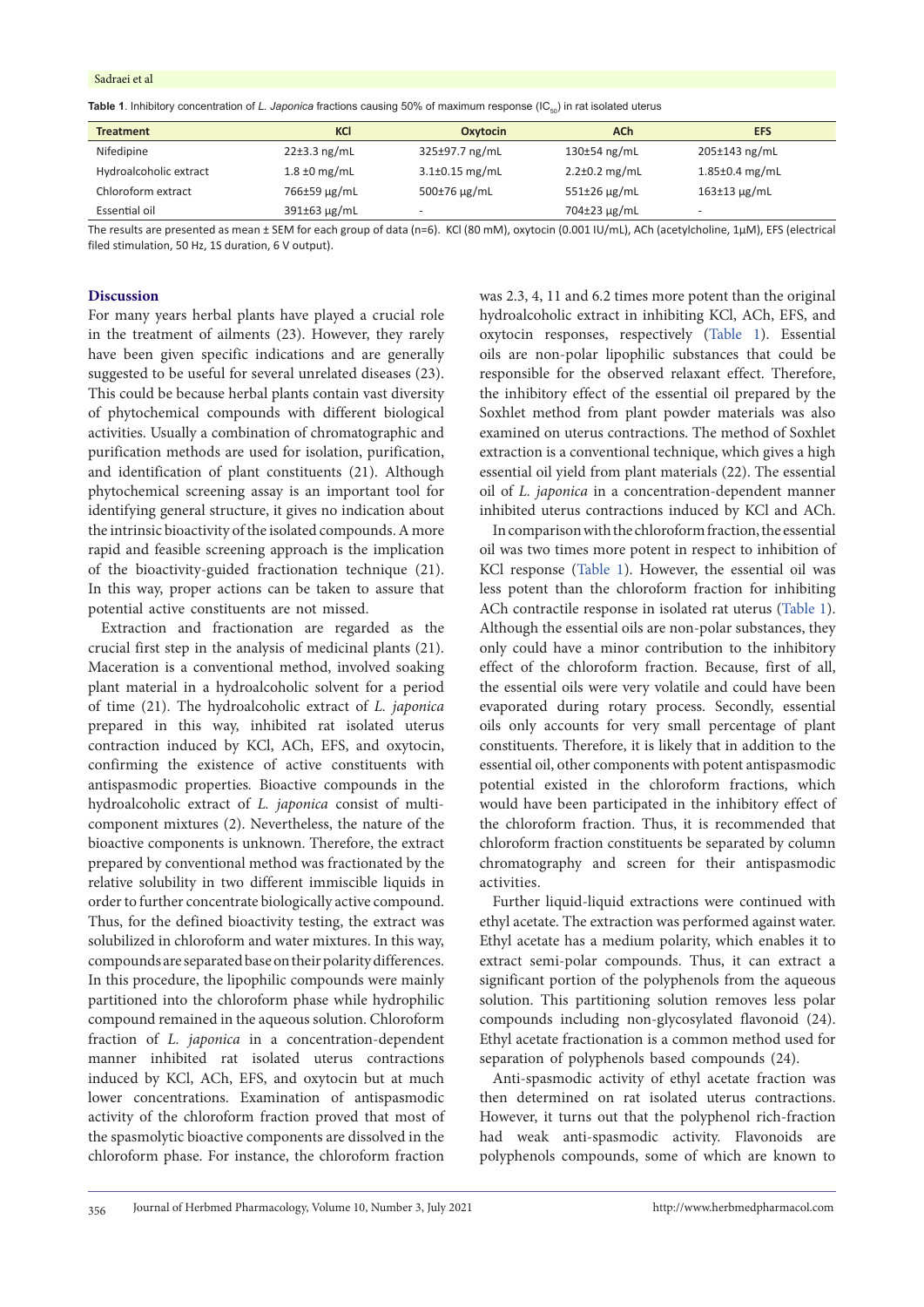have substantial spasmolytic activity (25). Flavonoids mainly exist in glycoside form in the plant, which lacks antispasmodic activity *in vitro* (25). Therefore, it might be that the amount of aglycone form of flavonoid was not enough since the glycoside form remains in the aqueous solution.

Consumption of traditional medicinal plant, which is believed to have antispasmoic activity, may affect normal uterine contractions. However, in the process of drug design and development, the effects of drugs on uterus contractile activity are not routinely investigated. In this research, rat uterus contraction was induced in four different ways in order to make wider comparison of the relaxant activity. Uterus smooth muscle is more sensitive to spasmogens during pregnancy and the estrus phase when the uterus is primed with estrogens (26,27). Pretreatment with estradiol synchronizes the rat uterus as they are in the estrus phase and potentiates spontaneous activity, as seen in all the experiments. Oxytocin is a nonapeptide that selectively contracts the uterine smooth muscle. The high sensitivity of the tissue to oxytocin is seen in the appropriate hormonal environment. Estrogen induces oxytocin receptor synthesis and consequently increases the sensitivity to oxytocin. The physiological function of oxytocin is to augment uterus rhythmic contractions by direct stimulation of phasic uterine contractions. By acting through oxytocin receptors, oxytocin causes the release of Ca2+ from intracellular stores and indirectly activates voltage activated Ca2+ channels (28). An increase in cytosols  $Ca<sup>2+</sup>$  ions triggers uterus smooth muscle contractions (28). ACh is a natural neurotransmitter directly acting on the smooth muscle muscarinic receptors and induces contraction by releasing  $Ca^{2+}$  ion from the intracellular stores (29). EFS depolarizes neurons embedded in the uterus wall and causes the release of neurotransmitters, including ACh (27,30). Extracellular high concentration of KCl directly depolarizes the uterus smooth muscle and thereby actives voltage activated  $Ca^{2+}$  channels (31). Similarities between the relaxant effect of nifedipine and *L. japonica* extract indicate that the relaxant effect of active constituents of the extract is somehow affecting cytosol Ca2+ ions enhancement during tissue stimulation. The amount of constituents with antispasmodic activity in the ethyl acetate fraction is so small to produce substantial relaxation of the uterine activity.

# **Conclusion**

Although plant materials are regarded as an important source for drug screening, blind separation and identification of a phytochemical substance are proved to be expensive and time-consuming. In this study, a bioactivity-based approach was applied to validate antispasmodic activity of *L. japonica* extract. Chloroform and ethyl acetate fractions were prepared using classical liquid–liquid extraction. Comparison of spasmolytic activity revealed that most active constituents have nonpolar properties.

#### **Acknowledgement**

This project was part of Pharm D. thesis of Mona Khakboo as Pharm D. student at the Isfahan University of Medical Sciences.

#### **Authors' contributions**

HS was project manager and supervised the pharmacological studies. GA supervised extract preparation. MK was responsible for the experimental work and analysis of data. HS was responsible for writing the paper. All authors approved the final manuscript for publication.

#### **Conflict of interests**

The authors declare no conflict of interests.

# **Ethical considerations**

Animal care and experiments were performed in accordance with the guidelines for the care and use of laboratory animals of the Isfahan University of Medical Sciences. The project was confirmed by the ethical committee of the university (IR.MUI.RESEARCH. REC.1399.096).

# **Funding/Support**

This research project was financially supported by the Research Department of Isfahan University of Medical Sciences (Project No: 399049).

# **References**

- 1. Williams PA, Timmins SM. Biology and ecology of Japanese honeysuckle (*Lonicera japonica*) and its impacts in New Zealand. Wellington, New Zealand: Department of Conservation; 1999.
- 2. Shang X, Pan H, Li M, Miao X, Ding H. *Lonicera japonica* Thunb.: ethnopharmacology, phytochemistry and pharmacology of an important traditional Chinese medicine. J Ethnopharmacol. 2011;138(1):1-21. doi: 10.1016/j.jep.2011.08.016.
- 3. Zhengyi W, Peter HR. Flora of China. Vol 19. Beijing: Missouri Botanical Garden Press; 2011. p. 621-37.
- 4. Ghahreman A. Flora of Iran. Vol 20. Tehran: Tehran University Publications; 2000. p. 2443. [Persian].
- 5. Li Y, Cai W, Weng X, Li Q, Wang Y, Chen Y, et al. *Lonicerae japonicae flos* and *Lonicerae flos*: a systematic pharmacology review. Evid Based Complement Alternat Med. 2015;2015:905063. doi: 10.1155/2015/905063.
- 6. Ody P. Complete Guide to Medicinal Herbs. Herbal remedies for common ailments. 2nd ed. London: Dorling Kindersley; 2000:85.
- 7. Cui XY, Wang SX, Hou YL. Anti-inflammatory mechanism of the *Lonicera japonica* Thunb extract. China Pharmacy. 2007;18(24):1861-3.
- 8. Zhou XG, Liang SL, Hu CH. Inhibitory effect on acute